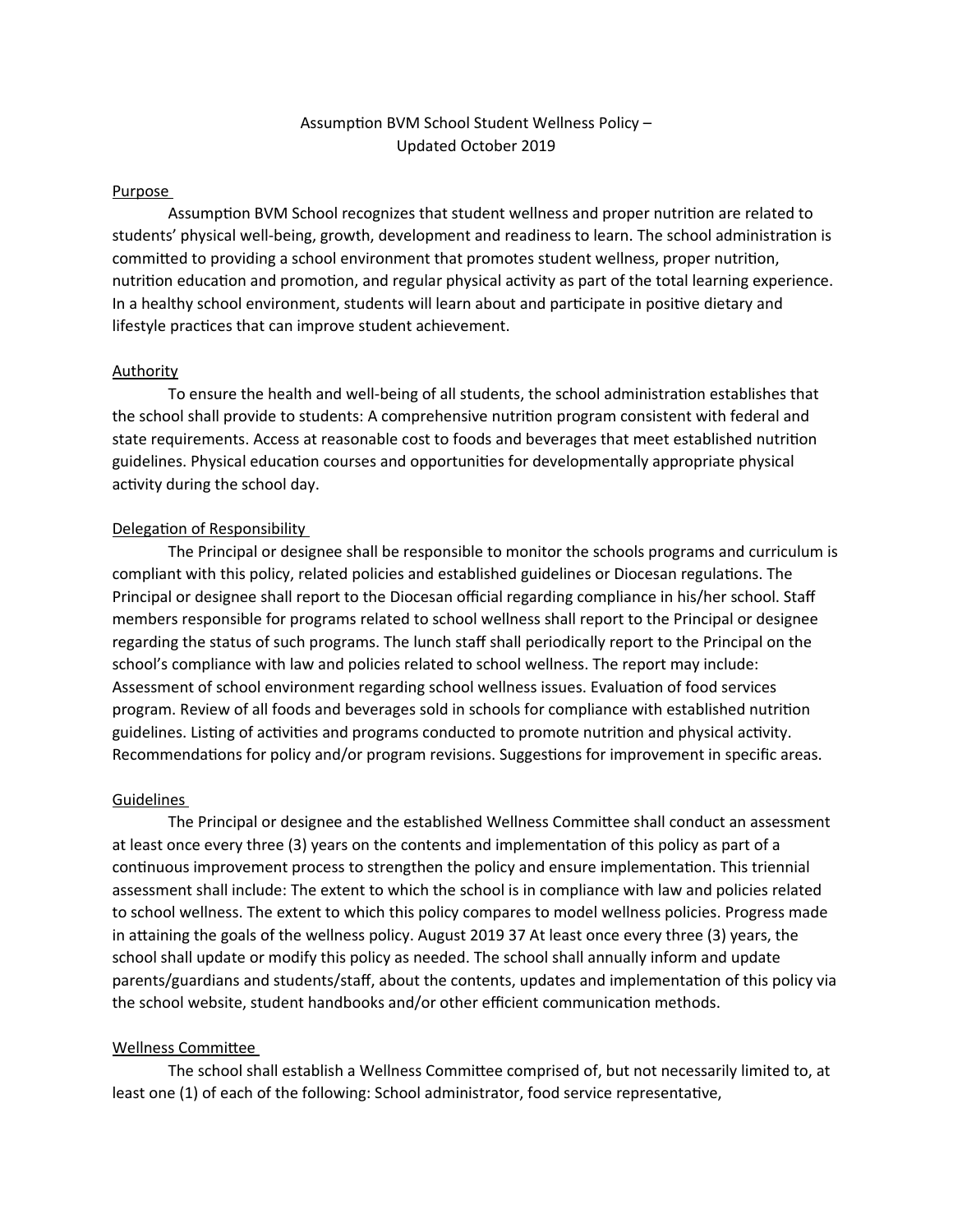parent/guardian/school community, the physical education teacher and students. The Wellness Committee shall serve as an advisory committee regarding student health issues and shall be responsible for developing, implementing and periodically reviewing and updating a School Wellness policy.

### Nutrition Education

The goal of nutrition education is to teach, model, encourage and support healthy eating by students. Promoting student health and nutrition enhances readiness for learning and increases student achievement. Assumption BVM School aims to teach, encourage, and support healthy eating by students. Schools should provide education and engage in nutrition promotion. Nutrition education shall provide all students with the knowledge and skills needed to lead healthy lives. Nutrition education lessons and activities shall be age-appropriate. Lifelong lifestyle balance shall be reinforced by linking nutrition education and physical activity.

### Nutrition Promotion

Nutrition promotion and education positively influence lifelong eating behaviors by using evidence-based techniques and nutrition messages, and by creating food environments that encourage healthy nutrition choices and encourage participation in school meal programs. Consistent nutrition messages shall be disseminated and displayed throughout the school, classrooms, cafeteria, homes, and community. Consistent nutrition messages shall be demonstrated by avoiding use of unhealthy food items in classroom lesson plans and school staff avoiding eating less healthy food items in front of students.

## Physical Activity

The school shall strive to provide opportunities for developmentally appropriate physical activity during the school day for all students. Age-appropriate physical activity opportunities, such as outdoor and indoor recess, shall be provided to meet the needs and interests of all students, in addition to planned physical education. August 2019 38 A physical and social environment that encourages safe and enjoyable activity for all students shall be maintained. Extended periods of student inactivity, two (2) hours or more, shall be discouraged. Physical activity is an essential part of strengthening and conditioning and as such should not be perceived as a form of punishment.

### Physical Education

Quality physical education instruction that promotes lifelong physical activity and provides instruction in the skills and knowledge necessary for lifelong participation shall be provided. Physical education classes shall be the means through which all students learn, practice and are assessed on developmentally appropriate skills and knowledge necessary for lifelong, health-enhancing physical activity. A comprehensive physical education course of study that focuses on providing students the skills, knowledge and confidence to participate in lifelong, health enhancing physical activity shall be implemented. A varied and comprehensive curriculum that promotes both team and individual activities and leads to students becoming and remaining physically active for a lifetime shall be provided in the physical education program. Adequate amounts of planned instruction shall be provided in order for students to achieve the proficient level for the Health, Safety and Physical Education academic standards. Students shall be moderately to vigorously active as much time as possible during a physical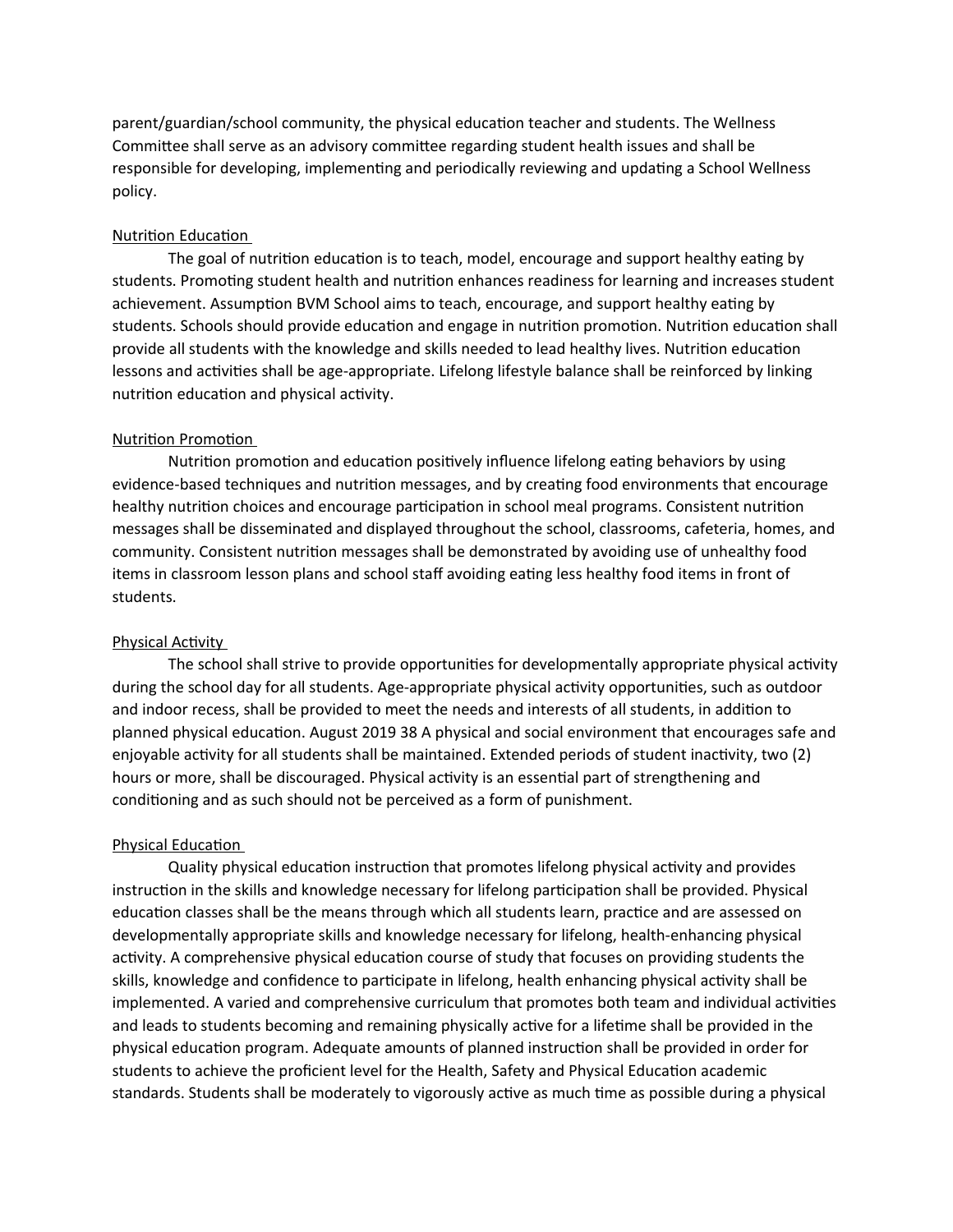education class. Documented medical conditions and disabilities shall be accommodated during class. Safe and adequate equipment, facilities and resources shall be provided for physical education courses. Appropriate professional development shall be provided for physical education staff.

## Other School Based Activities

Drinking water shall be available and accessible to students, without restriction and at no cost to the student, at all meal periods and throughout the school day. School shall provide adequate space, as defined by the school, for eating and serving school meals. Students shall be provided a clean and safe meal environment. Meal periods shall be scheduled at appropriate hours. Shall have access to hand washing or sanitizing before meals and snacks.

## Nutrition Guidelines for All Foods/Beverages at School

All foods and beverages available in school during the school day shall be offered to students with consideration for promoting student health and reducing obesity. Foods and beverages provided through the National School Lunch Program shall comply with established federal nutrition standards. Foods and beverages offered or sold at school-sponsored events outside the school day, such as athletic events and dances, shall offer healthy alternatives in addition to more traditional fare.

## Competitive Foods

Competitive foods available for sale shall meet or exceed the established federal nutrition standards (USDA Smart Snacks in School). These standards shall apply in all locations and through all services where foods and beverages are sold to students, which may include, but are not limited to: a la carte options in cafeterias, vending machines, school stores, snack carts and fundraisers. Competitive foods are defined as foods and beverages offered or sold to students on school campus during the school day, which are not part of the reimbursable school breakfast or lunch. For purposes of this policy, school day means the period from midnight before school begins until thirty (30) minutes after the end of the official school day.

## Fundraiser Exemptions

Fundraising activities held during the school day involving the sale of competitive foods shall be limited to foods that meet the Smart Snacks in School nutrition standards, unless an exemption is approved in accordance with applicable Board policy and administrative regulations. The school may allow a limited number of exempt fundraisers as permitted by the Pennsylvania Department of Education each school year: up to five (5) exempt fundraisers in elementary and middle school buildings, Exempt fundraisers are fundraisers in which competitive foods are available for sale to students that do not meet the Smart Snacks in School nutrition standards.

## Non-Sold Competitive Foods

Non-sold competitive foods available to students, which may include but are not limited to foods and beverages offered as rewards and incentives, at classroom parties and celebrations, or as shared classroom snacks, shall meet or exceed the standards established by the school. August 2019 40 If the offered competitive foods do not meet or exceed the Smart Snacks in School nutrition standards, the following standards shall apply: